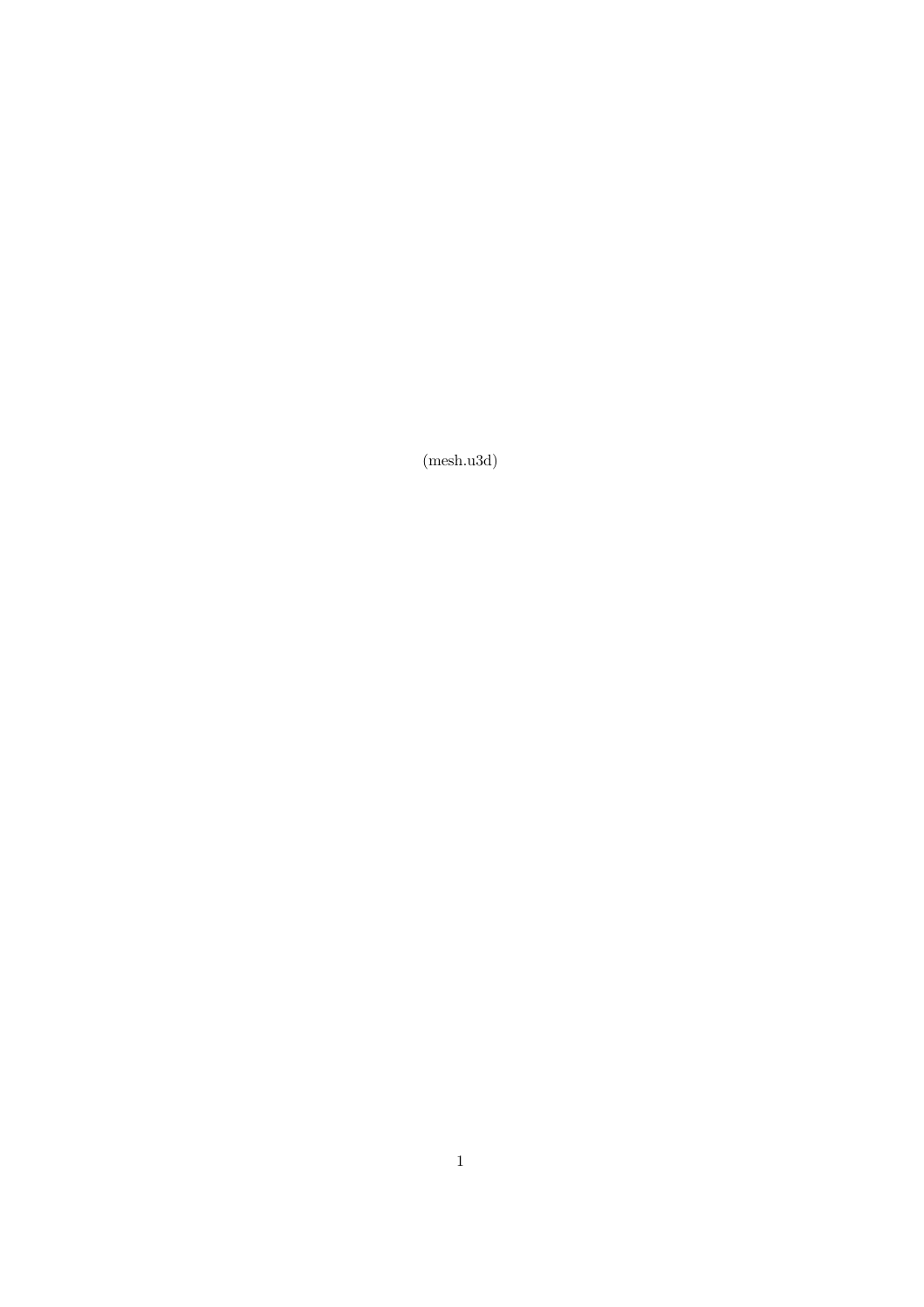**BeyondShape toolbox - Spine analyser report**



**Dott.ssa Angela Palomba**

17-Dec-2020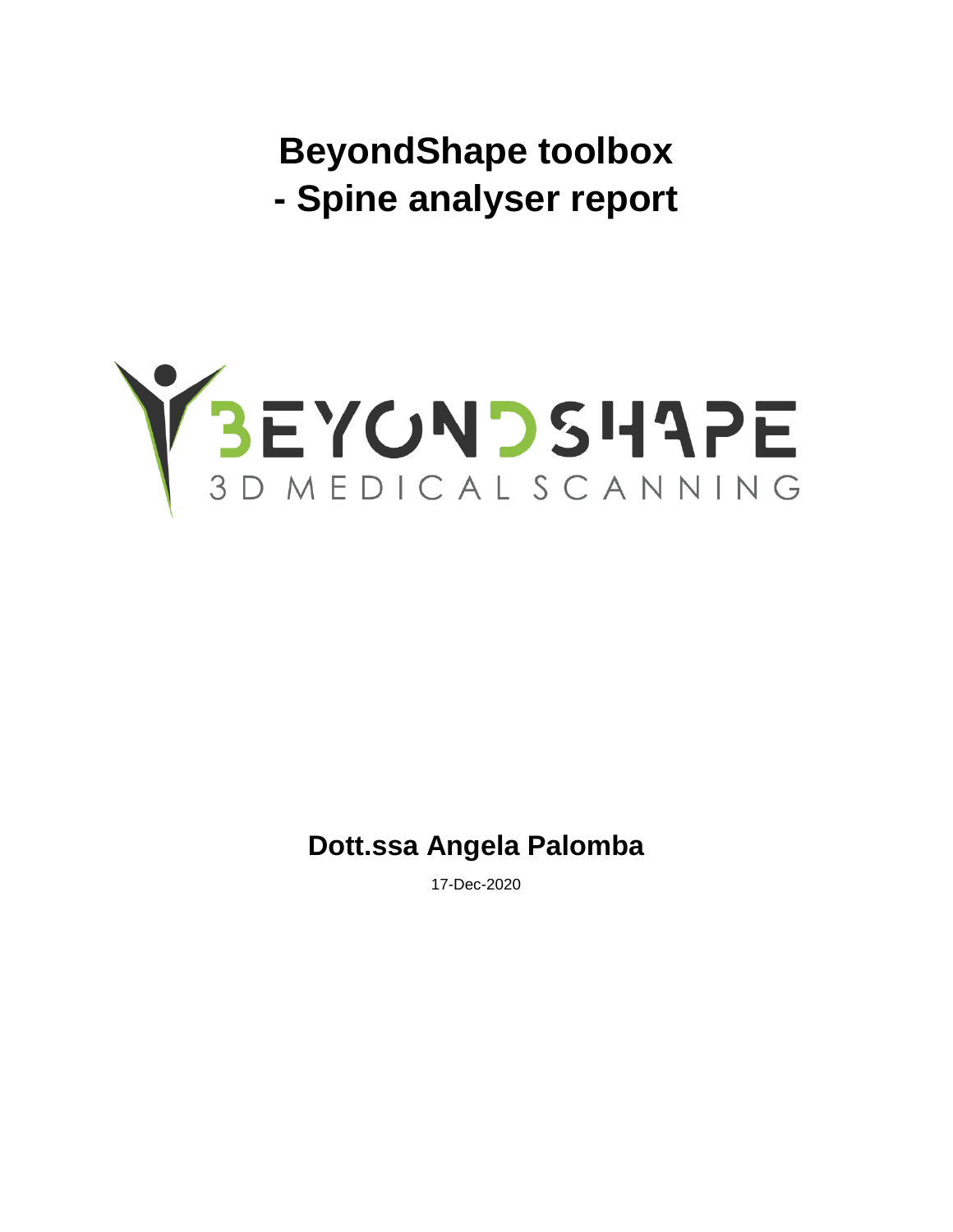#### **Subject's information:**

| Mario      |
|------------|
| Rossi      |
| 03/06/2006 |
| 1.68       |
| 58         |
| Male       |
| 20.54      |
|            |

#### **Modality of execution**

| <b>Posture</b>                      | Standard  |
|-------------------------------------|-----------|
| Position of landmarkers   Automatic |           |
| <b>Alignment</b>                    | Automatic |

#### **Planes of view**



 $10 \t 0 \t -10$ 

#### **Anatomical landmarkers**

| Label Name | $\sqrt{\frac{1}{2}}$ Value - y Value - z |      |      |
|------------|------------------------------------------|------|------|
|            | [cm]                                     | [cm] | [cm] |

 $0 - 10$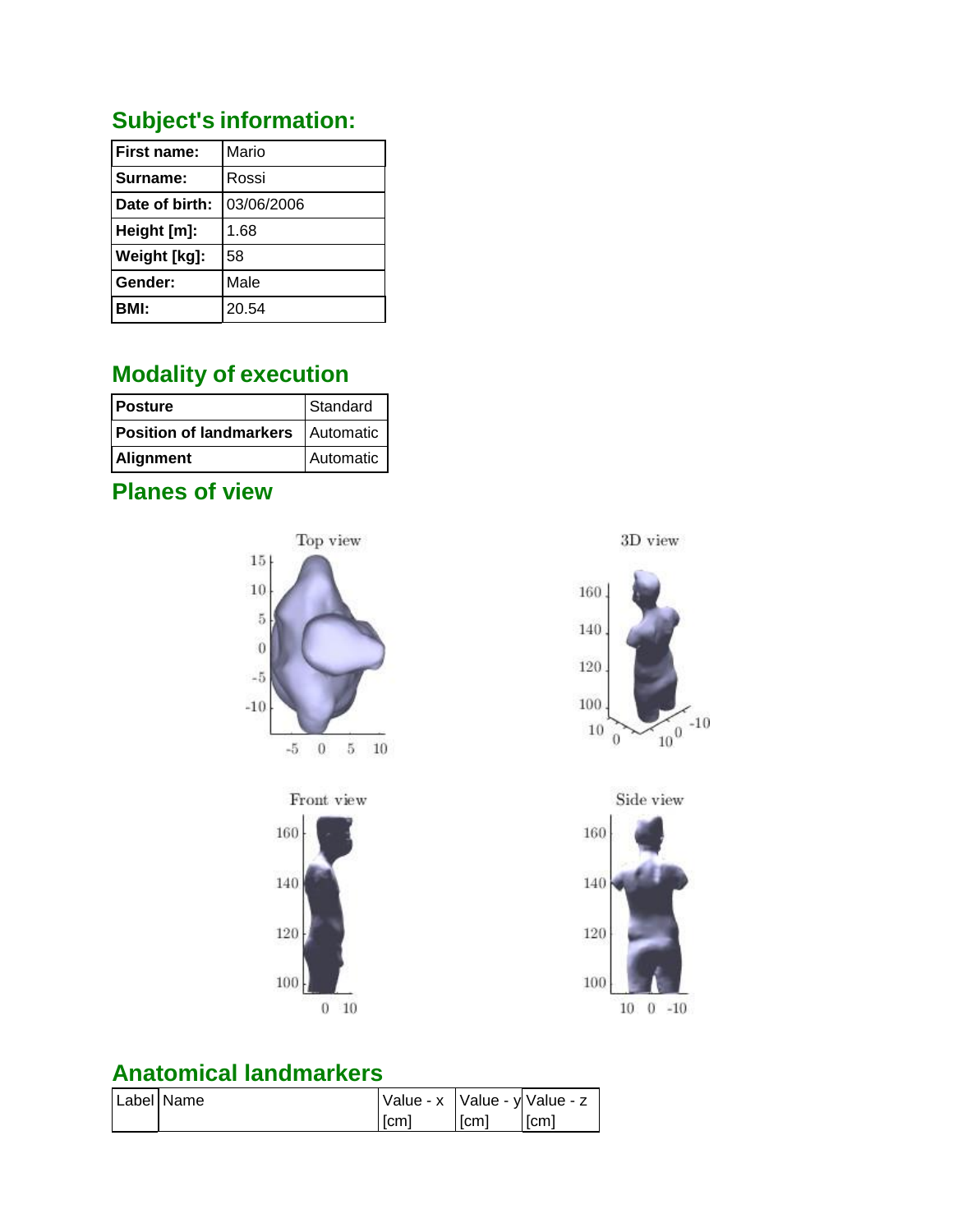| <b>RS</b>  | <b>Right Shoulder (Acromion)</b>             | 0.97    | $-9.27$  | 148.10 |
|------------|----------------------------------------------|---------|----------|--------|
| <b>LS</b>  | Left Shoulder (Acromion)                     | 0.21    | 11.08    | 147.40 |
| C7         | C7 vertebra                                  | $-1.12$ | $-0.94$  | 154.58 |
| RT         | <b>Right Greater Trochanter</b>              | 0.39    | $-12.13$ | 108.10 |
| LT.        | Left Greater Trochanter                      | 0.58    | 9.77     | 106.83 |
| <b>RH</b>  | Maximum bulging of rib hump                  | $-8.37$ | $-3.09$  | 140.15 |
| <b>RHC</b> | Maximum bulging of rib hump<br>controlateral | $-8.10$ | 5.78     | 139.17 |
| CA         | Cervical apex                                | $-1.12$ | $-0.94$  | 154.58 |
| DA         | Dorsal apex                                  | -8.37   | $-3.09$  | 140.15 |
| LA         | Lumbar apex                                  | $-5.43$ | 2.45     | 127.14 |
| <b>SA</b>  | Sacral apex                                  | $-8.63$ | $-3.94$  | 113.72 |
| RW         | <b>Right waist</b>                           | 0.81    | $-8.43$  | 130.08 |
| LW         | Left waist                                   | 0.50    | 8.52     | 128.03 |



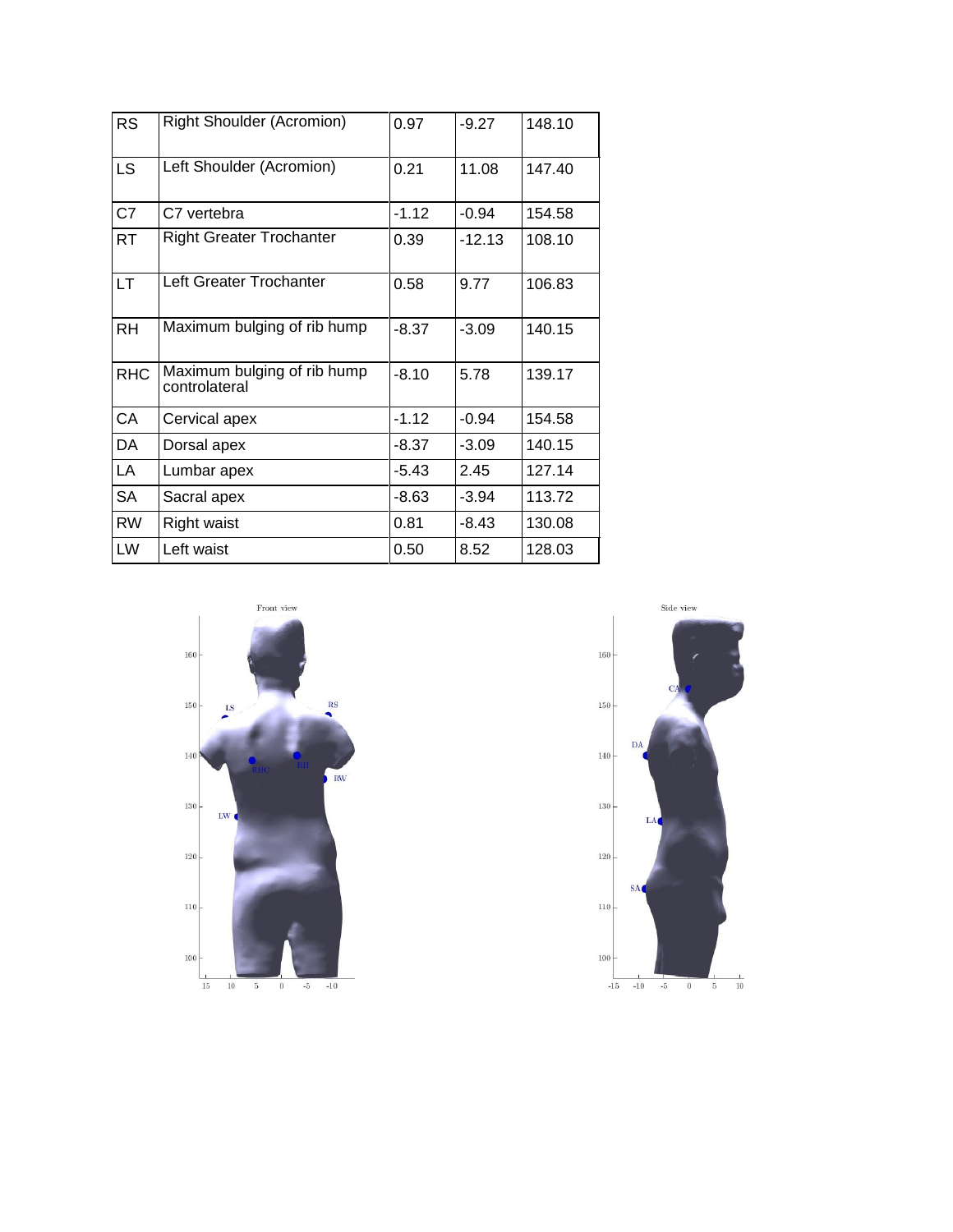## **Rx alignment**



## **Clinical parameters - Side View**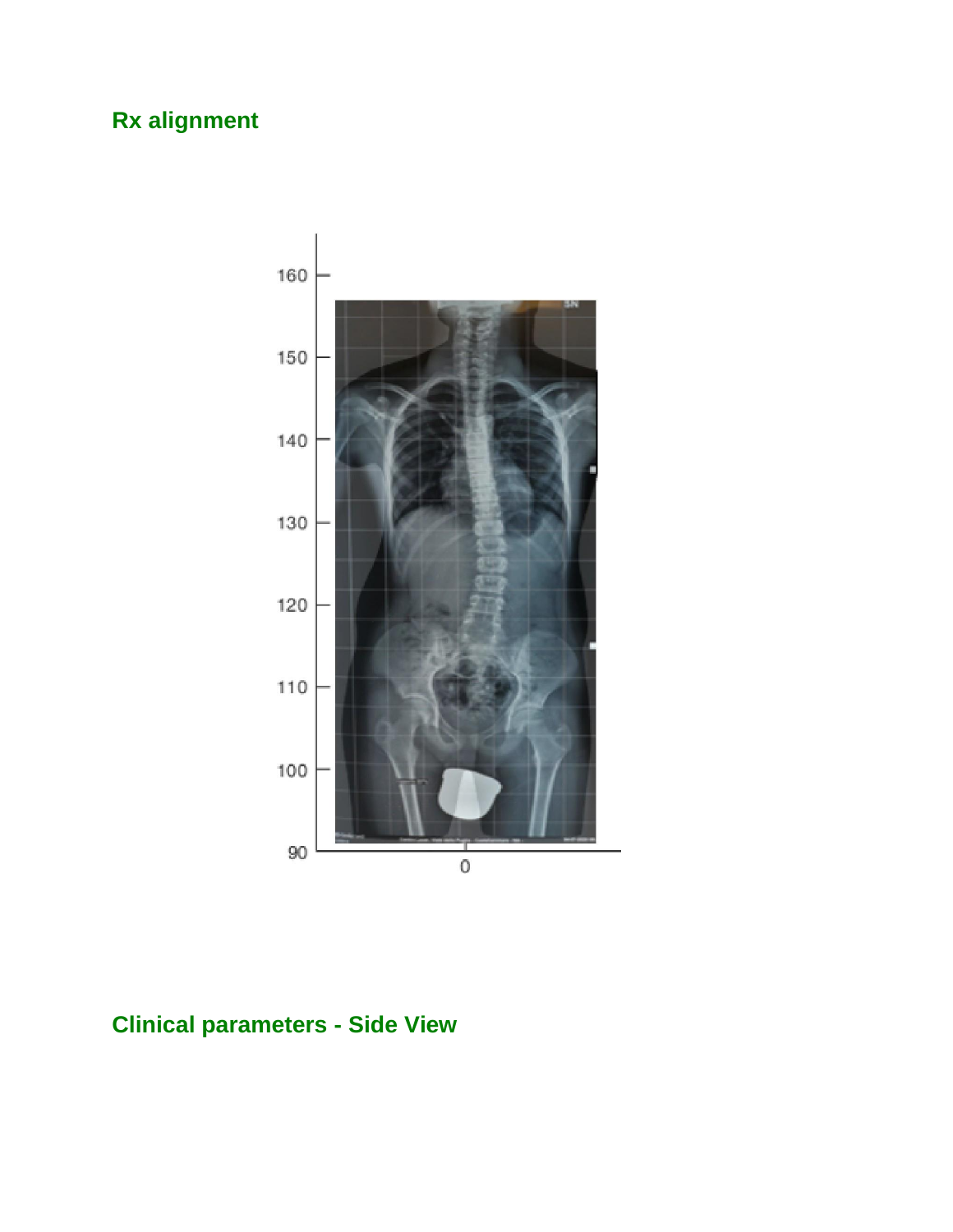

|      | Label Results | Unit of measure      |
|------|---------------|----------------------|
| RHw  | 12.70         | $\lceil$ mm $\rceil$ |
| I Dw | 83.70         | $\lceil$ mm $\rceil$ |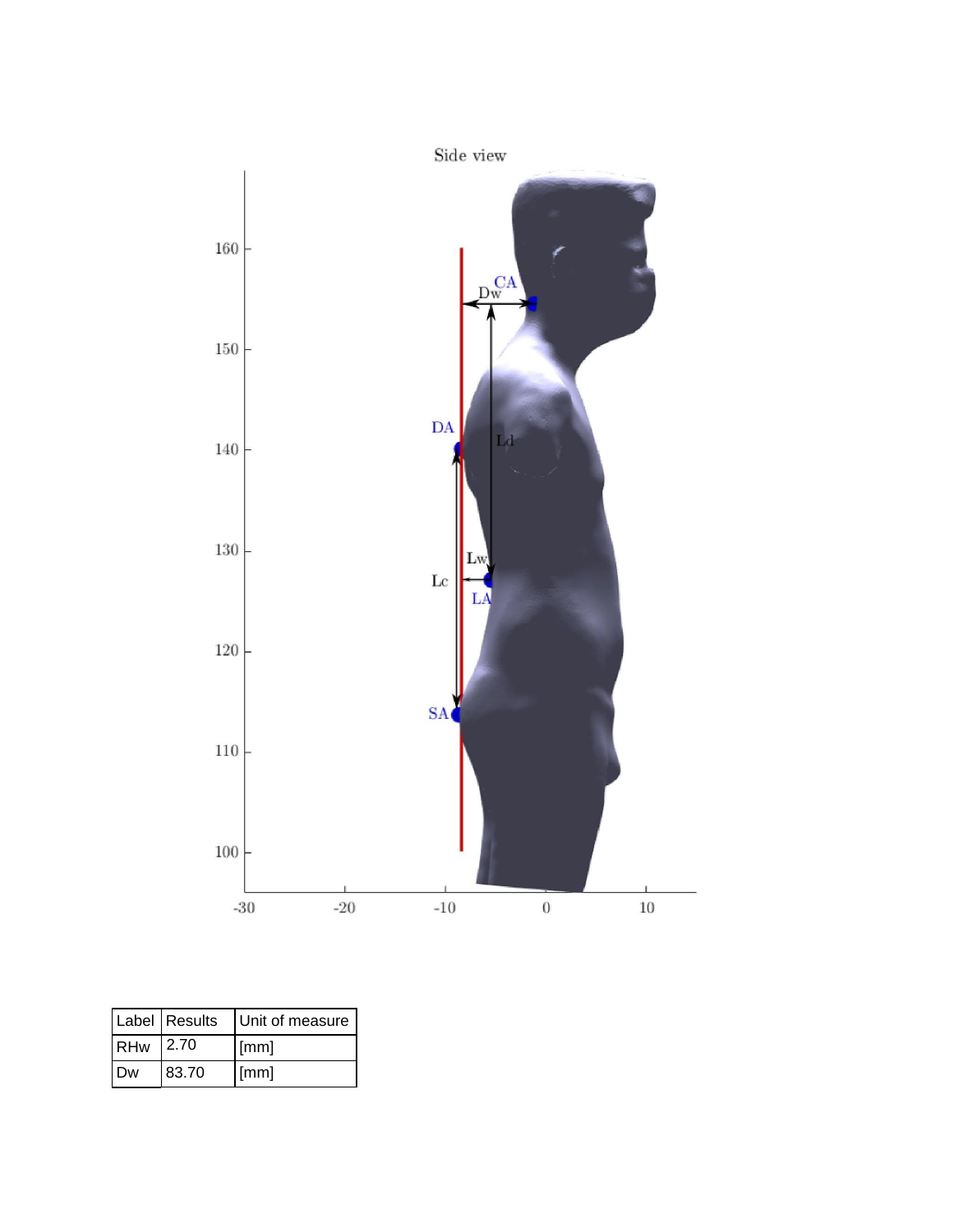| Dle        | 261.60 | [mm]              |
|------------|--------|-------------------|
| Ki         | 31.89  | $[\cdot]$         |
| Lw         | 29.30  | [mm]              |
| Lle        | 264.30 | [mm]              |
| Li         | 11.10  | $\lceil - \rceil$ |
| <b>SB</b>  | 6.00   | [mm]              |
| Si         | 83.00  | [mm]              |
| <b>CB</b>  | 9.40   | [mm]              |
| <b>CW</b>  | 60.00  | [mm]              |
| <b>STw</b> | 7.00   | [mm]              |
| RHTw 9.80  |        | [mm]              |
| PTw        | 12.70  | [mm]              |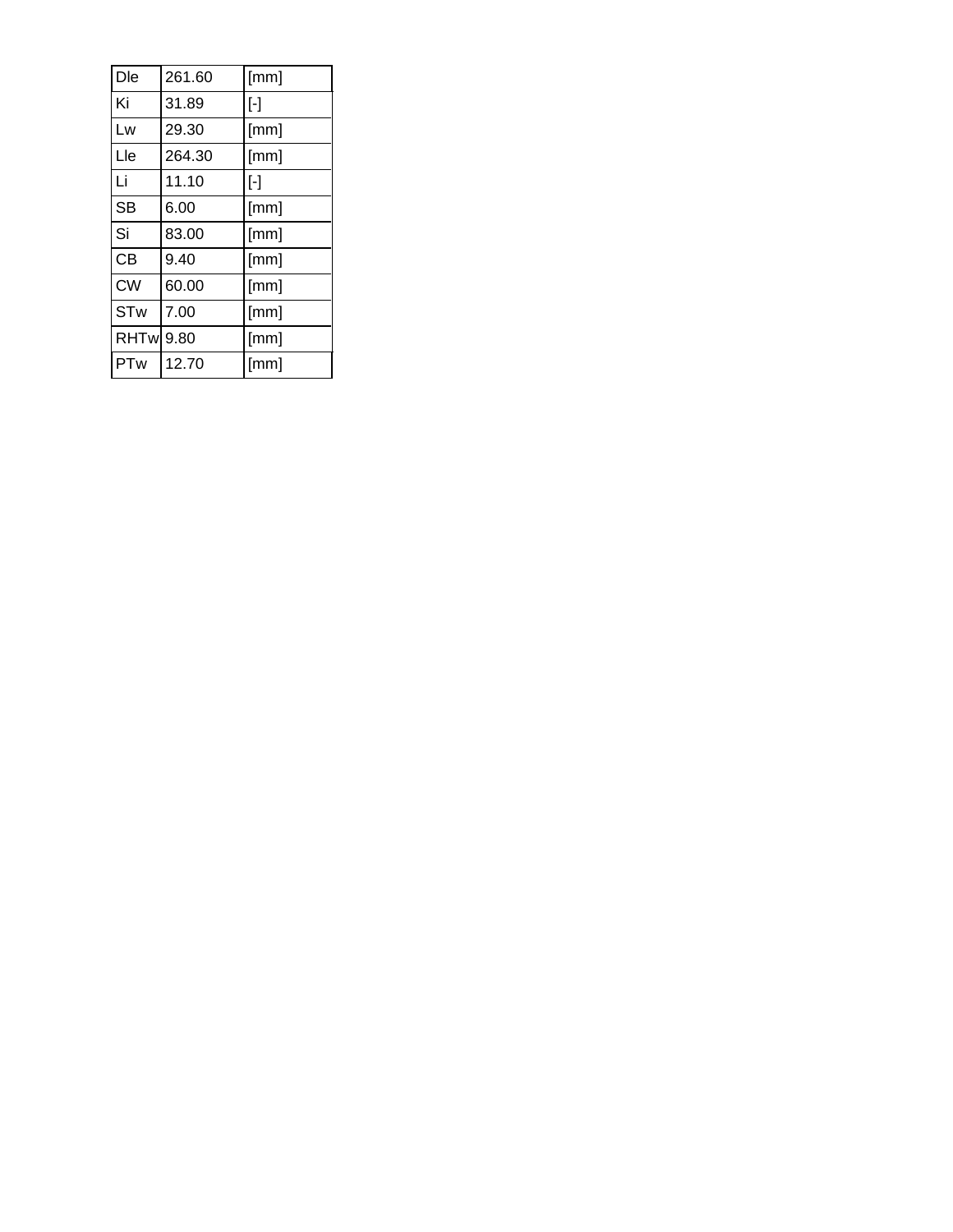# **Clinical parameters - Side View**



|      | Label Results | Unit of measure |
|------|---------------|-----------------|
| l Ka | 43.30         | [deg]           |
| l La | 157.90        | [deg]           |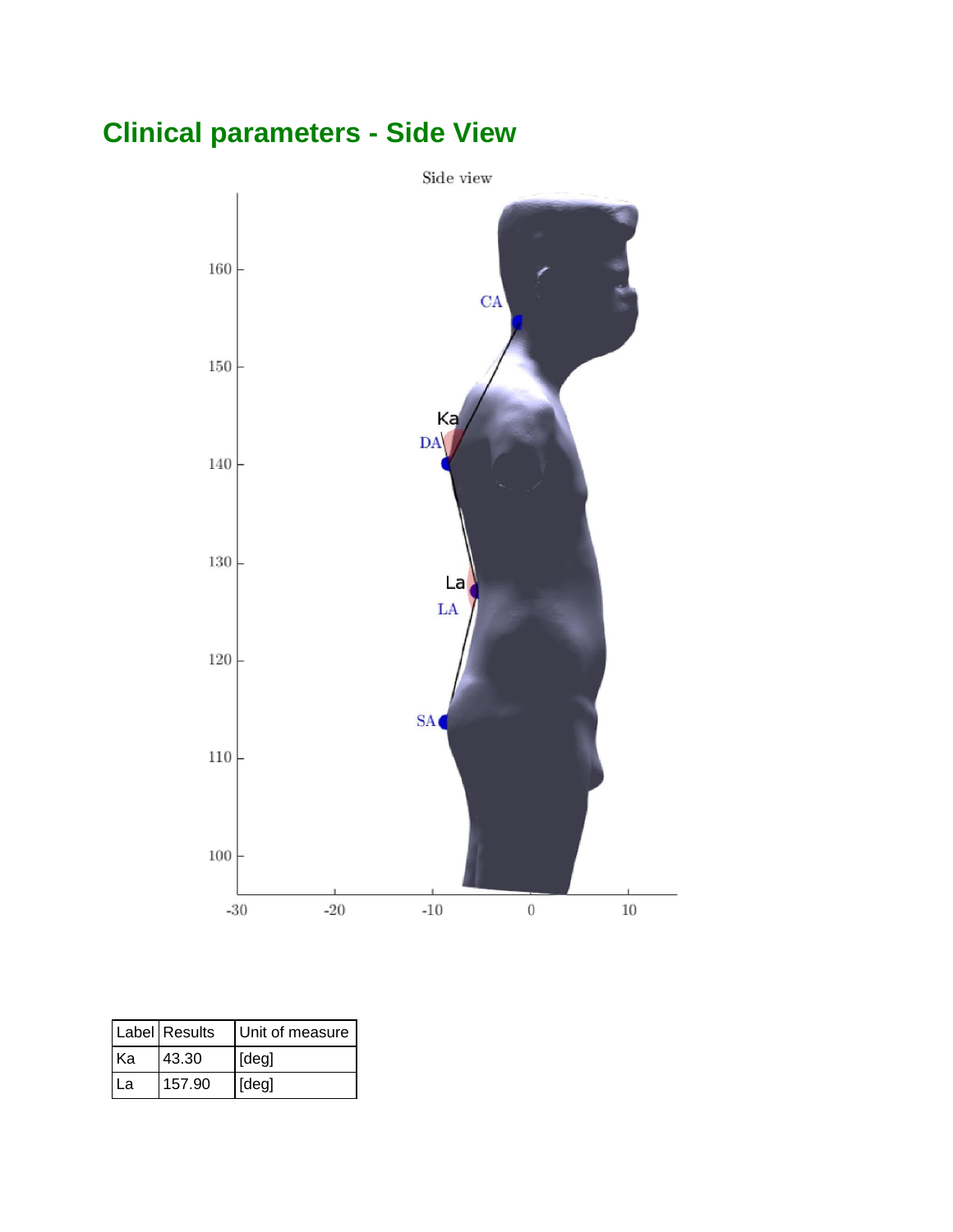# **Clinical parameters - Front View**



|                 | Label Results Unit of measure |
|-----------------|-------------------------------|
| WTa 6346 [mm^2] |                               |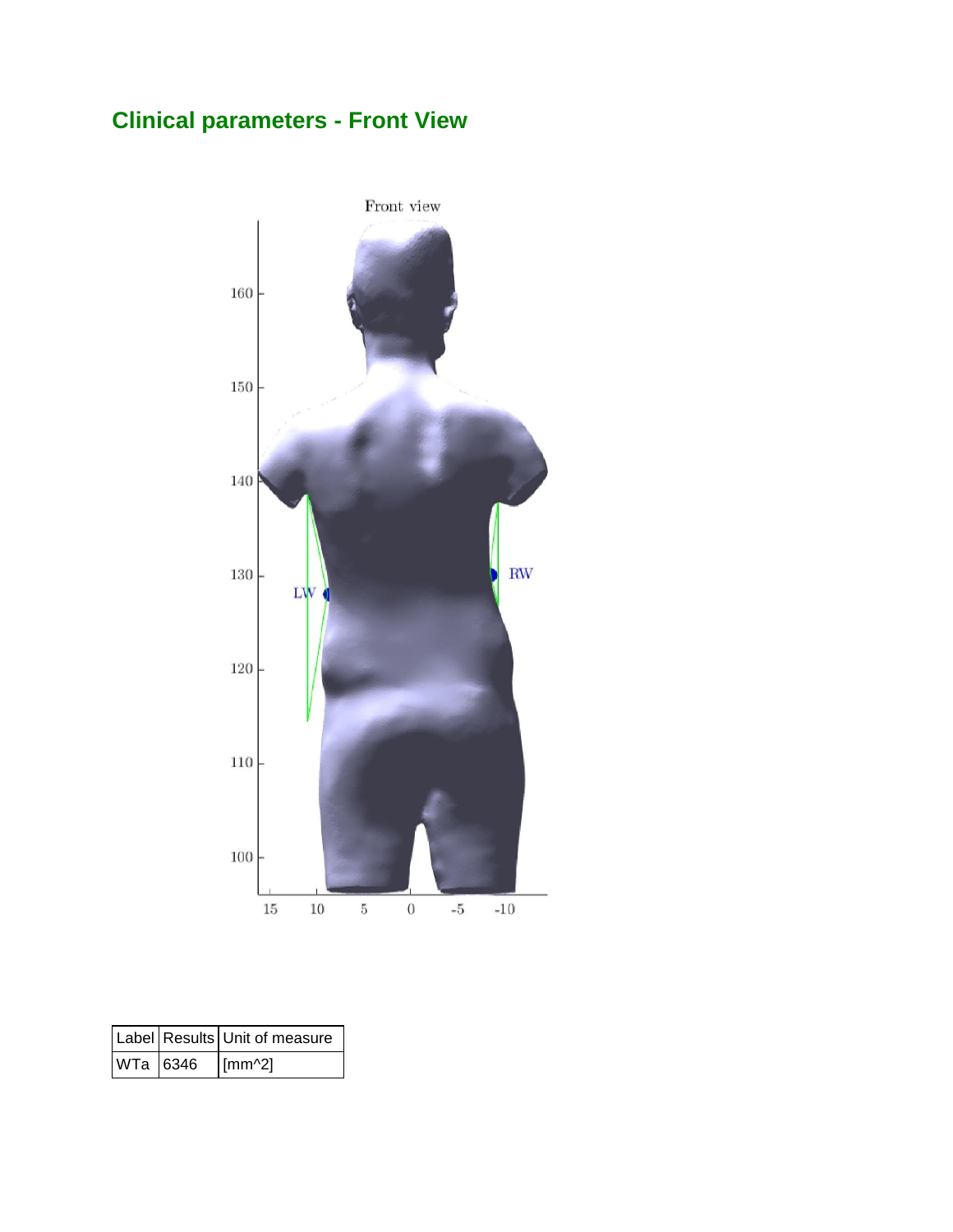### **Clinical parameters - Front View**



|                   | Label Results | Unit of measure |
|-------------------|---------------|-----------------|
| STa               | l 1.8         | [deg]           |
| RHTa <sub>5</sub> |               | [deg]           |
| PTa 3.60          |               | [deg]           |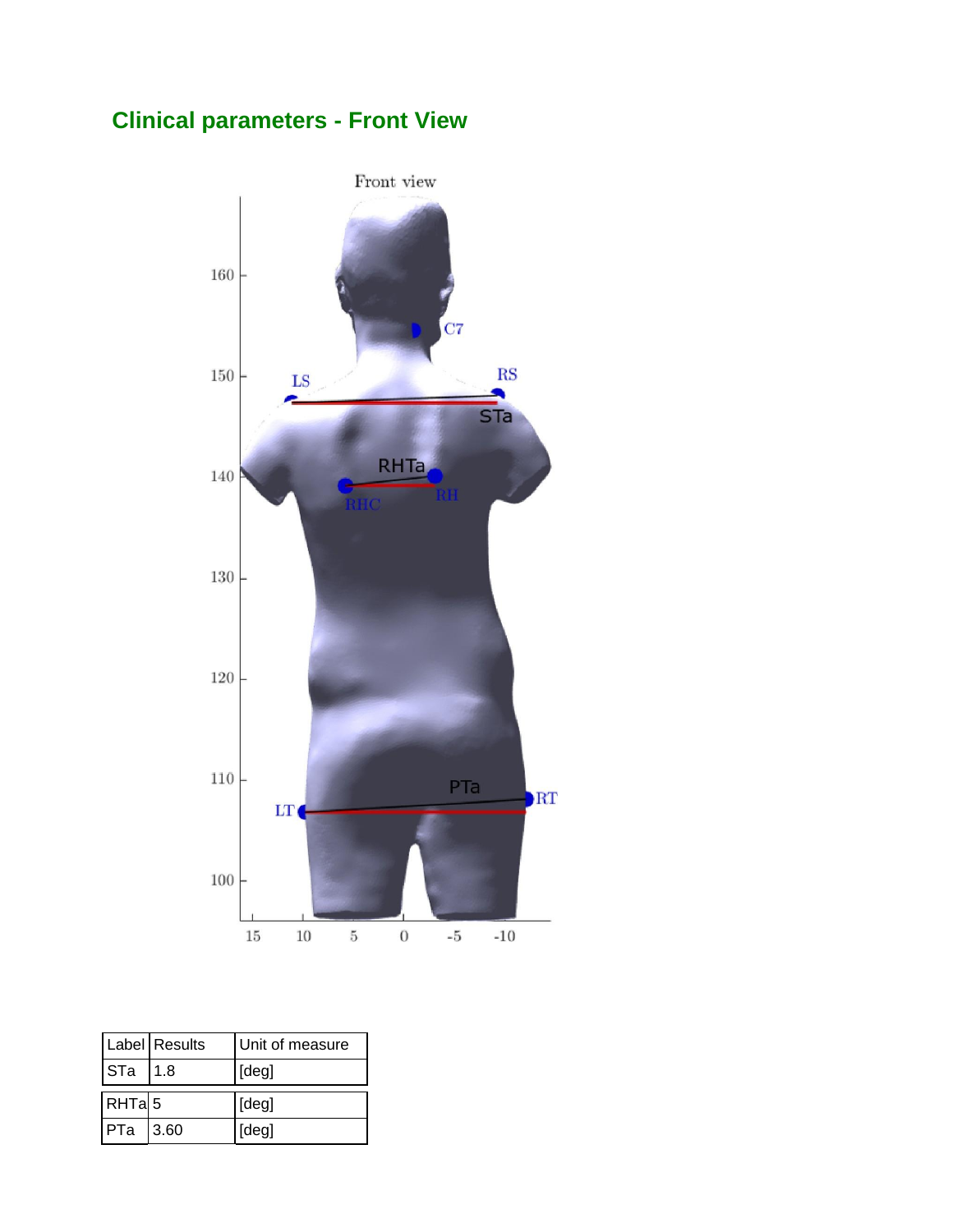### **Clinical parameters - Rib Hump analysis**





|          | Label Results | Unit of measure |
|----------|---------------|-----------------|
| RHv 4.90 |               | $\lceil$ [mm^3] |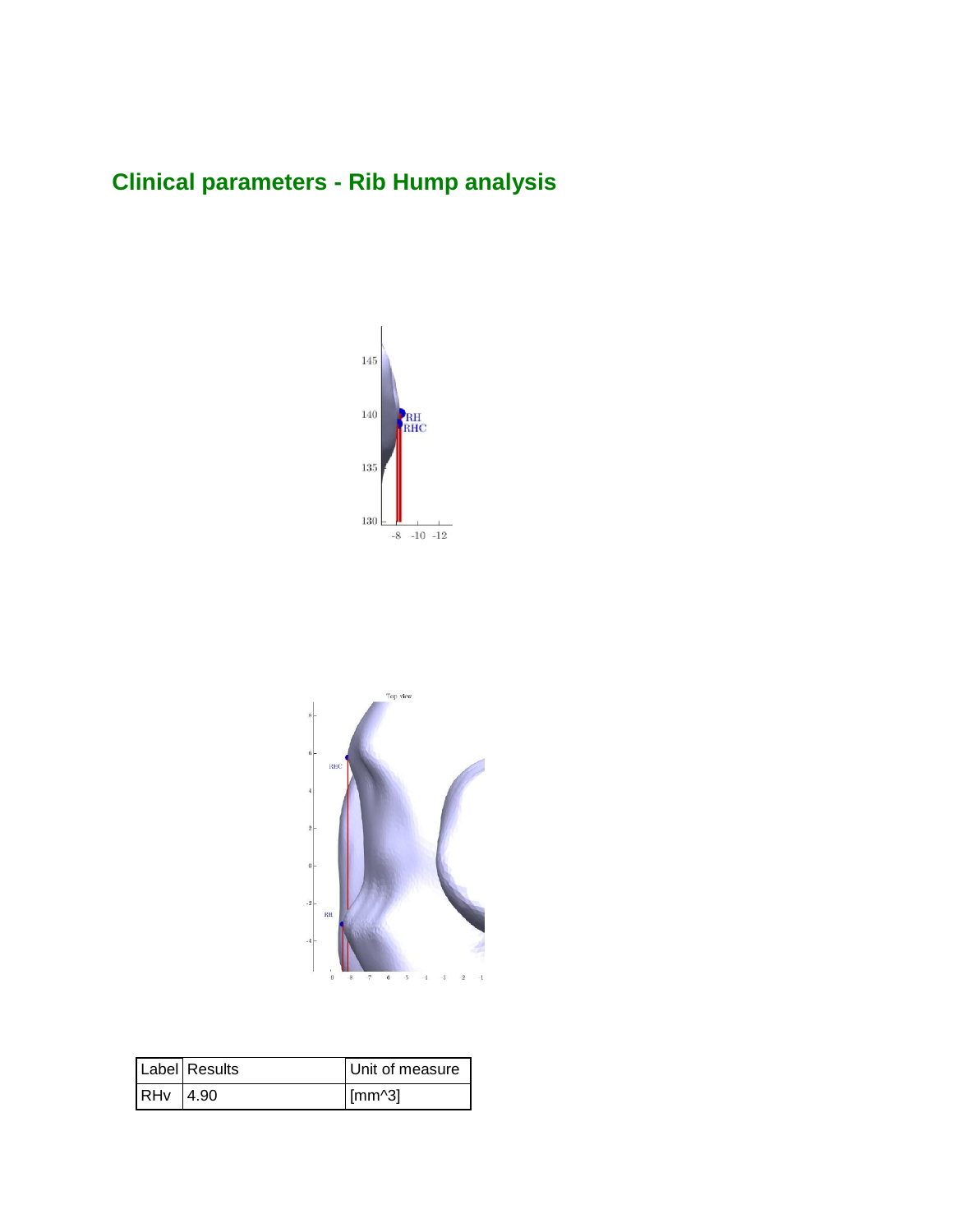| <b>Summury of the results</b> |  |  |  |
|-------------------------------|--|--|--|
|-------------------------------|--|--|--|

| Label       | <b>Results</b> | Unit of measure  | Assessment |
|-------------|----------------|------------------|------------|
| RHv         | 4.90           | $[mm^{\wedge}3]$ |            |
| WTa         | 6346           | $[mm^2]$         |            |
| <b>RHw</b>  | 2.70           | [mm]             |            |
| Dw          | 83.70          | [mm]             | N.C.       |
| Dle         | 261.60         | [mm]             | N.C.       |
| Ki          | 31.89          | $[\cdot]$        |            |
| Lw          | 29.30          | [mm]             | N.C.       |
| Lle         | 264.30         | [mm]             | N.C.       |
| Li          | 11.1           | $[\cdot]$        |            |
| <b>SB</b>   | 6.00           | [mm]             |            |
| Si          | 83.00          | [mm]             |            |
| CB          | 9.40           | [mm]             |            |
| <b>CW</b>   | 60.00          | [mm]             |            |
| <b>STw</b>  | 7.00           | [mm]             |            |
| <b>RHTw</b> | 9.80           | [mm]             |            |
| PTw         | 12.69          | [mm]             |            |
| STa         | 1.80           | [deg]            |            |
| RHTa        | 5.00           | [deg]            |            |
| PTa         | 3.60           | [deg]            |            |
| Ka          | 43.29          | [deg]            |            |
| La          | 157.90         | [deg]            |            |
| to monitor  |                |                  |            |

# **Spine analyser definitions**